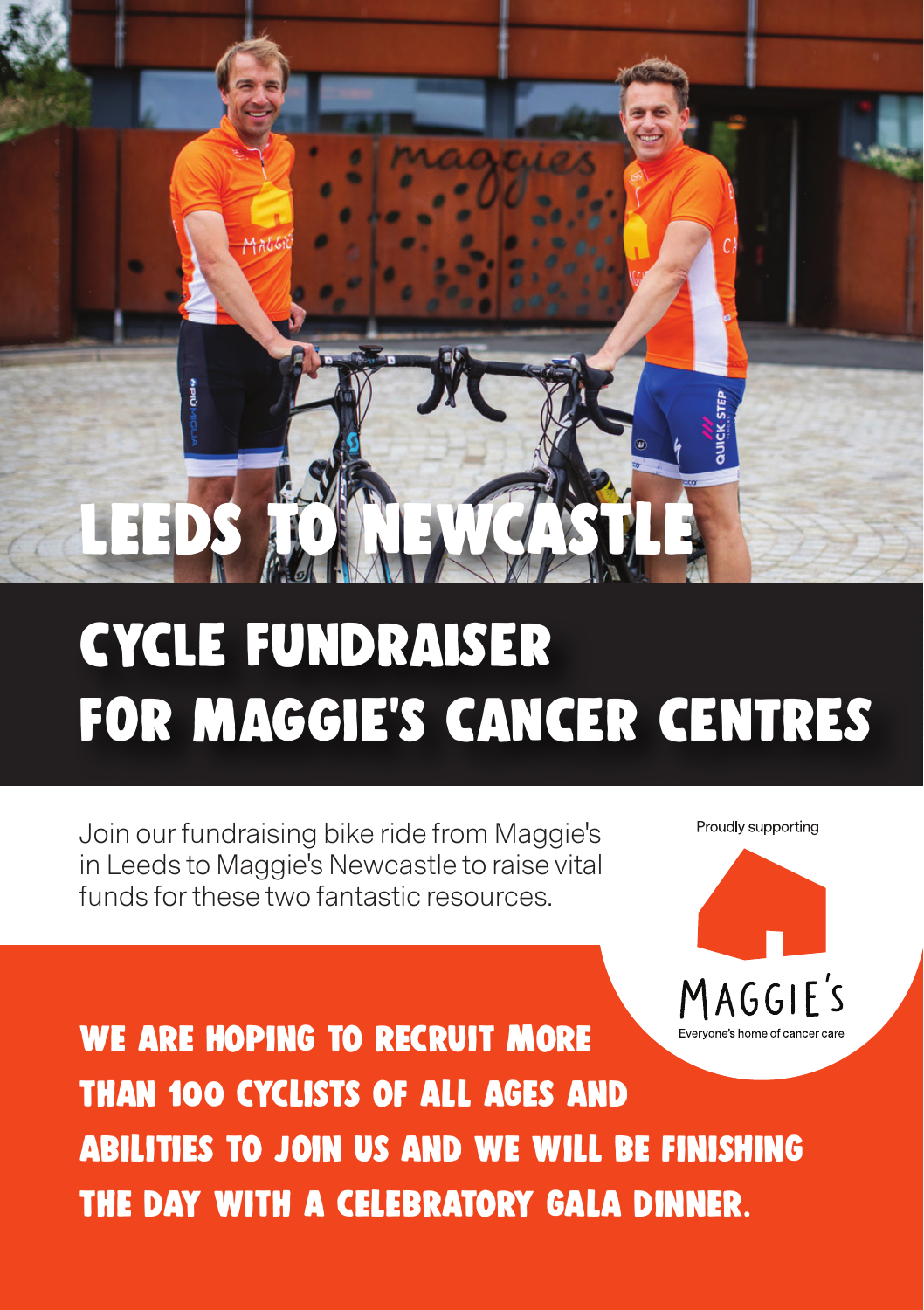# Why Now?

### **With all the recent impact on our lives with COVID restrictions, there is no better time to look to positive times ahead and rise to a cycling challenge.**

The organisers of the event have seen for themselves how cancer has impacted on their family and friends in recent years. Maggie's Cancer Centres have provided amazing support and care and this is one way we can say Thank You.

# WHEN?

- **Event date:** Friday 18 June 2021 **Distance:** 107 miles
- **Start:** Maggie's, St James' Hospital, Leeds
- **Finish:** Maggie's, Freeman Hospital, Newcastle upon Tyne

**Route elevation:** 4,500 feet

### Get Involved

- Sign up for the ride. Even if you are a newbie there is plenty of time to train.
- Non riders can still buy a ticket for the gala dinner. Family and friends are welcome.
- Join the support team.
- Donate.
- Sponsor the event or donate raffle prizes.



- **1 £50 to enter** the ride visit **www.justgiving. 1 com/fundraising/leeds2newcastle** and donate, stating "RIDE [Name][Surname]"
- **2 £50 to buy an event cycling jersey 2**
- **3 £50 pp charity dinner ticket 3**

To purchase a ticket for the charity dinner visit **www.justgiving.com/fundraising/ leeds2newcastle** and donate, stating "DINNER [Name] [Surname]"

**To find out more email info@elsadvisory.co.uk**

### Donate

www.justgiving.com/fundraising/leeds2newcastle

**All monies raised will be donated to Maggie's Cancer Centres in Leeds and Newcastle. The event is being supported by volunteers**